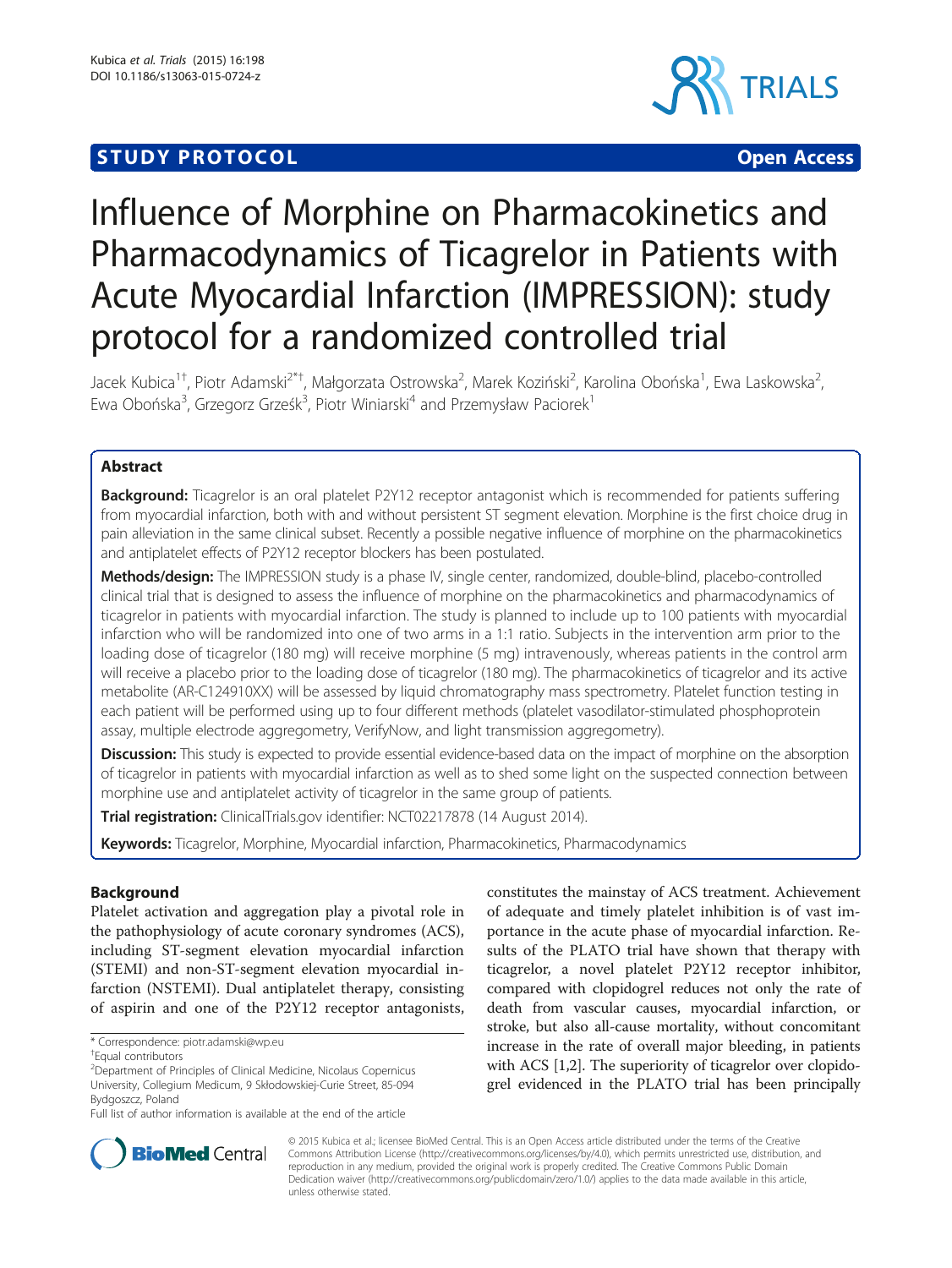# <span id="page-1-0"></span>Table 1 Inclusion and exclusion criteria for IMPRESSION study

| Inclusion Criteria                                                                                                                                                           |                                                                                                                                                                                                                 |
|------------------------------------------------------------------------------------------------------------------------------------------------------------------------------|-----------------------------------------------------------------------------------------------------------------------------------------------------------------------------------------------------------------|
| Provision of informed consent prior<br>to any study-specific procedures                                                                                                      | Provision of informed consent for<br>angiography and PCI                                                                                                                                                        |
| Diagnosis of acute STEMI or acute<br><b>NSTEMI</b>                                                                                                                           | Male or non-pregnant female,<br>aged 18 to 80 years old                                                                                                                                                         |
| <b>Exclusion Criteria</b>                                                                                                                                                    |                                                                                                                                                                                                                 |
| Chest pain described by the patient<br>as unbearable or patient's request<br>for analgesics                                                                                  | History of major surgery or severe<br>trauma (within 3 months)                                                                                                                                                  |
| Prior morphine administration<br>during the current STEMI or NSTEMI                                                                                                          | Patients considered by the<br>investigator to be at risk of<br>bradycardic events                                                                                                                               |
| Treatment with ticlopidine,<br>clopidogrel, prasugrel, or ticagrelor<br>within 14 days before the study<br>enrollment                                                        | Second- or third-degree<br>atrioventricular block during<br>screening for eligibility                                                                                                                           |
| Hypersensitivity to ticagrelor                                                                                                                                               | Patient required dialysis                                                                                                                                                                                       |
| Current treatment with oral<br>anticoagulant or chronic therapy<br>with LMWH                                                                                                 | History of asthma or severe<br>chronic obstructive pulmonary<br>disease                                                                                                                                         |
| Active bleeding                                                                                                                                                              | Manifest infection or<br>inflammatory state                                                                                                                                                                     |
| History of intracranial hemorrhage                                                                                                                                           | Killip class III or IV during<br>screening for eligibility                                                                                                                                                      |
| Recent gastrointestinal bleeding<br>(within 30 days)                                                                                                                         | Respiratory failure                                                                                                                                                                                             |
| History of coagulation disorders                                                                                                                                             | History of severe chronic heart<br>failure (NYHA class III or IV)                                                                                                                                               |
| Concomitant therapy with strong<br>CYP3A inducers (rifampicin,<br>phenytoin, carbamazepine,<br>dexamethasone, phenobarbital)<br>within 14 days and during study<br>treatment | Concomitant therapy with strong<br>CYP3A inhibitors (ketoconazole,<br>itraconazole, voriconazole,<br>telithromycin, clarithromycin,<br>nefazadone, ritonavir, saquinavir,<br>nelfinavir, indinavir, atazanavir) |
| Hemoglobin concentration less<br>than 10.0 g/dl                                                                                                                              | Platelet count less than <100<br>$x10^3/mcl$                                                                                                                                                                    |
| History of moderate or severe<br>hepatic impairment                                                                                                                          | Body weight below 50 kg                                                                                                                                                                                         |

LMWH: low-molecular-weight heparin; NSTEMI: non-ST-segment elevation myocardial infarction; NYHA: New York Heart Association; PCI: percutaneous coronary intervention; STEMI: ST-segment elevation myocardial infarction.

attributed to ticagrelor's fast, potent, and uniform pharmacodynamic features [[2](#page-4-0)[,3](#page-5-0)].

Based on the mentioned results, therapy with ticagrelor received class I B recommendation according to the European Society of Cardiology (ESC) in interventionally treated STEMI patients and in all moderate-to-high risk patients with ACS without persistent ST-segment elevation, including NSTEMI patients, regardless of initial treatment strategy [[4,5\]](#page-5-0). Likewise, the American College of Cardiology Foundation and American Heart Association (ACCF/AHA) Task Force on Practice Guidelines recommend the use of ticagrelor in these subsets of patients [\[6,7\]](#page-5-0).

The same ESC and ACCF/AHA guidelines recommend the use of morphine as a treatment of choice for pain relief in the clinical setting of myocardial infarction [\[4](#page-5-0)-[6](#page-5-0)]. However, these recommendations, although strong, are only based on expert consensus. Pain relief in patients presenting with acute myocardial infarction (AMI) is suggested to lead to decreased sympathetic activation, thus preventing vasoconstriction and subsequent increase in the workload of the heart. Additionally, apart from its analgesic effects, morphine also alleviates the work of breathing and reduces anxiety [\[4,6\]](#page-5-0). On the other hand, despite its favorable analgesic and sedative actions, morphine also exerts adverse effects, which include hypotension, bradycardia, respiratory depression, vomiting, and reduction of gastrointestinal motility. Importantly, both the safety and efficacy of morphine have never been tested in randomized trials in the ACS setting, while a large, retrospective analysis of the CRUSADE registry suggests that morphine administration may be associated with increased mortality in patients with non-ST-segment elevation ACS [\[8](#page-5-0)]. Some of the previously listed side effects of morphine could affect the intestinal absorption and thus the pharmacokinetics (PK) and pharmacodynamics (PD) of orally administered drugs which are concomitantly used with morphine. Note that currently all commercially available P2Y12 blockers are oral agents.

In concordance with those facts, it was observed that morphine lags clopidogrel absorption, decreases plasma levels of clopidogrel and its active metabolite, and delays and diminishes antiplatelet effects of this thienopyridine, although this was observed in a group of healthy volunteers [[9](#page-5-0)]. Moreover, Parodi et al. in their study comparing the PD of ticagrelor and prasugrel in STEMI patients reported that morphine administration may be associated with impaired antiplatelet effects of both investigated drugs [\[10](#page-5-0)].

However, a definitive evidence of a possible interaction between morphine and the novel P2Y12 receptor antagonists may be obtained only in randomized studies. At present, no PK and PD data regarding the concurrent use of morphine and P2Y12 blockers in the ACS setting are available. Therefore, evidence-based verification of morphine's influence on the PK and PD of ticagrelor and its active metabolite (AR-C124910XX) could provide a valuable insight into the knowledge regarding modern ACS management.

# Methods/design

# Study objectives

The primary objective of the Influence of Morphine on Pharmacokinetics and Pharmacodynamics of Ticagrelor in Patients with Acute Myocardial Infarction (IMPRESSION) study is to test the hypothesis that intravenous administration of morphine prior to ticagrelor administration in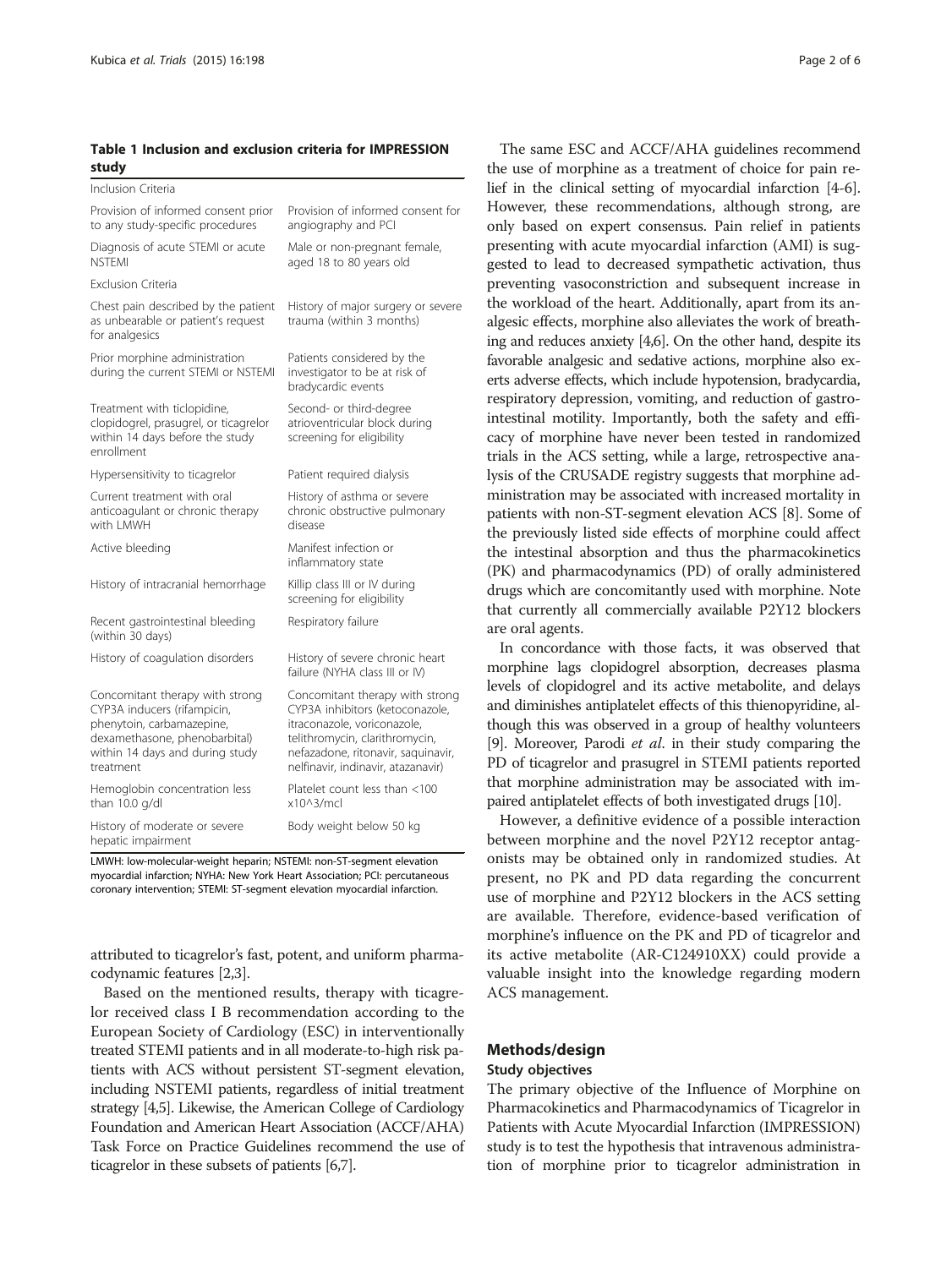<span id="page-2-0"></span>

patients with AMI alters the plasma concentrations of ticagrelor and its active metabolite.

The secondary objective of this study is to determine whether intravenous administration of morphine prior to ticagrelor administration in AMI patients attenuates the antiplatelet effects of ticagrelor.

Additionally, a predefined subanalysis has been planned to investigate which of the platelet reactivity assessment methods utilized in the study best reflects concentration of ticagrelor and its active metabolite.

# Study design and population

The IMPRESSION study is a phase IV, single center, randomized, double-blind, placebo-controlled, PK and PD clinical trial. The study population includes subjects presenting with AMI, including both STEMI and NSTEMI patients. After admission to the study center (Cardiology Clinic, Dr. A. Jurasz University Hospital, Bydgoszcz, Poland) and confirmation of the initial STEMI or NSTEMI diagnosis, patients will receive orally a 300-mg loading dose of plain aspirin and will be screened for eligibility for the study. The inclusion and exclusion criteria are as listed in Table [1](#page-1-0). Eligible patients will be randomly assigned in a 1:1 ratio to one of two study arms. The patients in the intervention arm will receive 5 mg of morphine intravenously (IV) followed by a 180-mg loading dose of ticagrelor, whereas patients in the control arm will obtain 5 mg of a placebo IV followed by a 180-mg loading dose of ticagrelor (Figure 1). Subsequently all patients will undergo a coronary angiography followed by percutaneous coronary intervention (PCI), if necessary. Blood samples for PK and PD assessment will be drawn at eight predefined time points during the first 12 hours after randomization, according to the blood sampling schedule as presented in Figure 2. A telephone follow-up will be conducted at 30 days post-randomization, which will conclude the subject's participation in the study.

The study will be conducted in accordance with the principles contained in the Declaration of Helsinki, and the study site received approval from the Local Ethics Committee to conduct the study (Komisja Bioetyczna Uniwersytetu Mikołaja Kopernika w Toruniu przy Collegium Medicum im. Ludwika Rydygiera w Bydgoszczy; study approval reference number KB 111/2014). Each patient will provide a written informed consent to participate in the study.

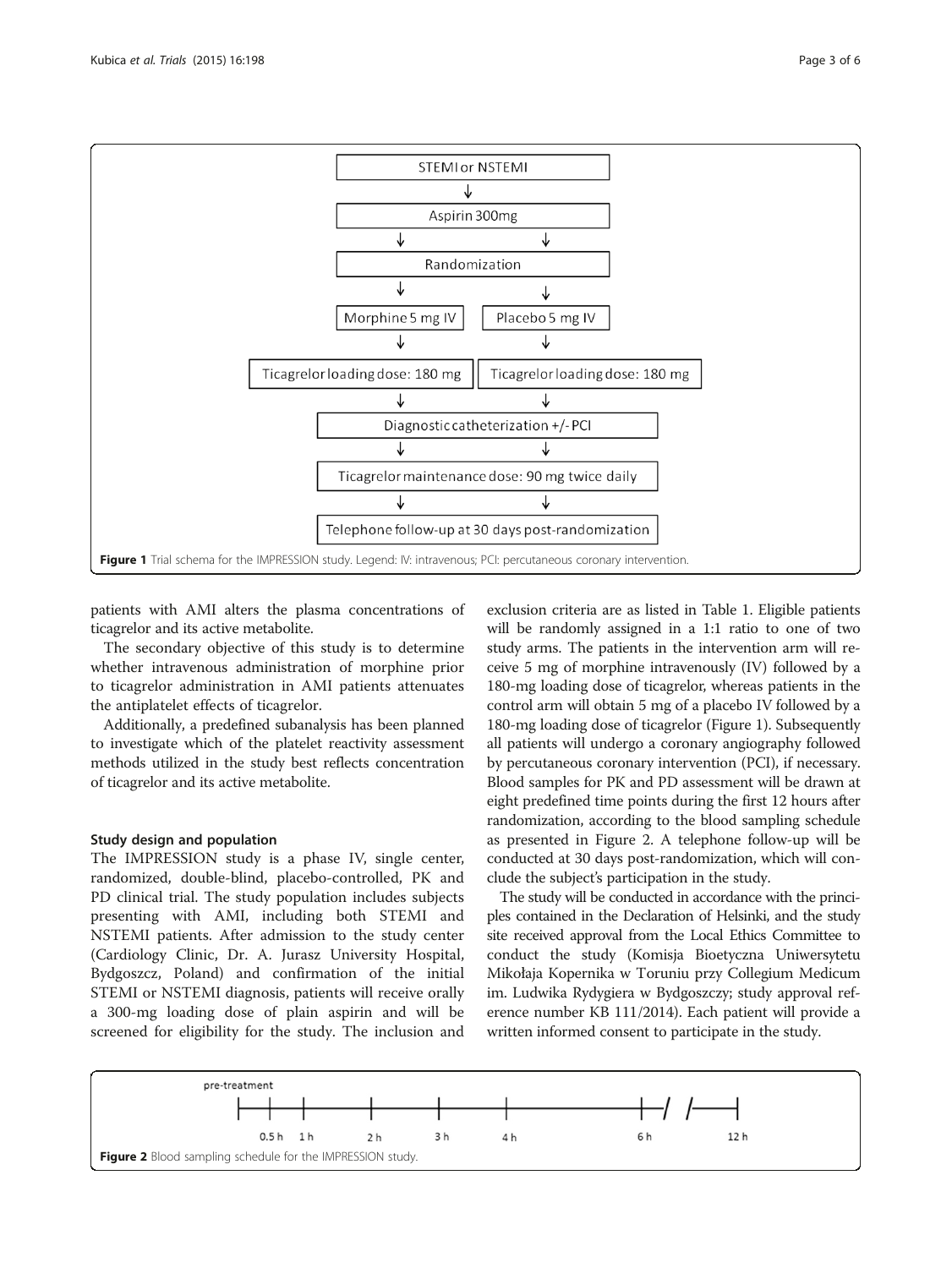<span id="page-3-0"></span>

# Pharmacokinetics

Blood plasma concentrations of ticagrelor and AR-C124910XX will be evaluated using liquid chromatography mass spectrometry in samples obtained in eight predefined time points (Figure [2](#page-2-0)).

# Pharmacodynamics

Assessment of ticagrelor's antiplatelet effects will be performed using up to four different methods (Figure 3). A platelet vasodilator-stimulated phosphoprotein (VASP) assay will be applied to all study participants at all predefined time points (Figure [2\)](#page-2-0). Multiple electrode aggregometry (MEA) will be used at all predefined time points for all study participants with the exception of those treated with glycoprotein IIb/IIIa (GP IIb/IIIa) receptor inhibitors. VerifyNow and light transmission aggregometry (LTA) will be applied for at least 30% of all enrolled study participants at all predefined time

#### Table 2 Baseline characteristics

|                           |             | STEMI ( $n = 22$ ) NSTEMI ( $n = 11$ ) Total ( $n = 33$ ) |            |
|---------------------------|-------------|-----------------------------------------------------------|------------|
| Age in years, median 62.6 |             | 62.4                                                      | 62.5       |
| Age $\geq 70$             | 9 (40.9%)   | 2(18.2%)                                                  | 9(27.3%)   |
| Female                    | 5(22.7%)    | 2(18.2%)                                                  | 7(21.2%)   |
| Hypertension              | 7 (31.8%)   | 8 (72.7%)                                                 | 15 (45.5%) |
| Diabetes mellitus         | 5(22.7%)    | 2 (18.2%)                                                 | 7(21.2%)   |
| Dyslipidemia              | 19 (86.4%)  | 8 (72.7%)                                                 | 27 (81.8%) |
| Current smoker            | $9(40.9\%)$ | 6(54.5%)                                                  | 15 (45.5%) |
| Prior MI                  | $1(4.5\%)$  | 3(27.3%)                                                  | 4 (12.2%)  |
| Prior PCI                 | $1(4.5\%)$  | 5(45.5%)                                                  | 6(18.2%)   |
| Prior CABG                | 0           | 0                                                         | $\Omega$   |
| BMI in kg/m <sup>2</sup>  | 28.4        | 27.4                                                      | 28.1       |

BMI: body mass index; CABG: coronary artery bypass surgery; MI: myocardial infarction.

points. Measurements with VerifyNow and LTA will not be performed in patients treated with GP IIb/IIIa receptor inhibitors. Details regarding methods to be used for the assessment of platelet reactivity were previously described [[11-14](#page-5-0)].

# Treatment protocol and concomitant medications

During their participation in the study, all patients will be treated according to the current ESC guidelines. Administration of GP IIb/IIIa receptor inhibitors will be restricted to bailout situations. Interventional cardiologists will be encouraged to use manual thrombectomy in case of visible thrombus. The choice of the access of the coronary invasive procedure (radial or femoral) and the type of implanted stent (drug-eluting stent [DES] or bare metal stent [BMS]) will be at the discretion of the operator, although high rates of radial access and DES implantation are expected to occur. From the loading dose of ticagrelor until completion of the study, all patients will receive maintenance doses of ticagrelor (90 mg) twice daily. In addition, standard therapy will include aspirin (75 to 100 mg daily), beta blockers, statins, and angiotensin-converting enzyme inhibitors or angiotensin II receptor blockers, if not contraindicated.

#### Study endpoints

The primary endpoint of this trial is the area under the plasma concentration-time curve  $(AUC_{(0-12)})$  for ticagrelor for the first 12 hours after the loading dose of ticagrelor. Secondary endpoints include  $AUC_{(0-12)}$  for AR-C124910XX, maximum concentration (Cmax) of ticagrelor and AR-C1 24910XX, time to Cmax for ticagrelor and AR-C124910XX, platelet reactivity index (PRI) assessed by VASP assay, area under the aggregation curve assessed by MEA, P2Y12 reaction units (PRU) assessed by VerifyNow, and ADPinduced platelet aggregation assessed by LTA.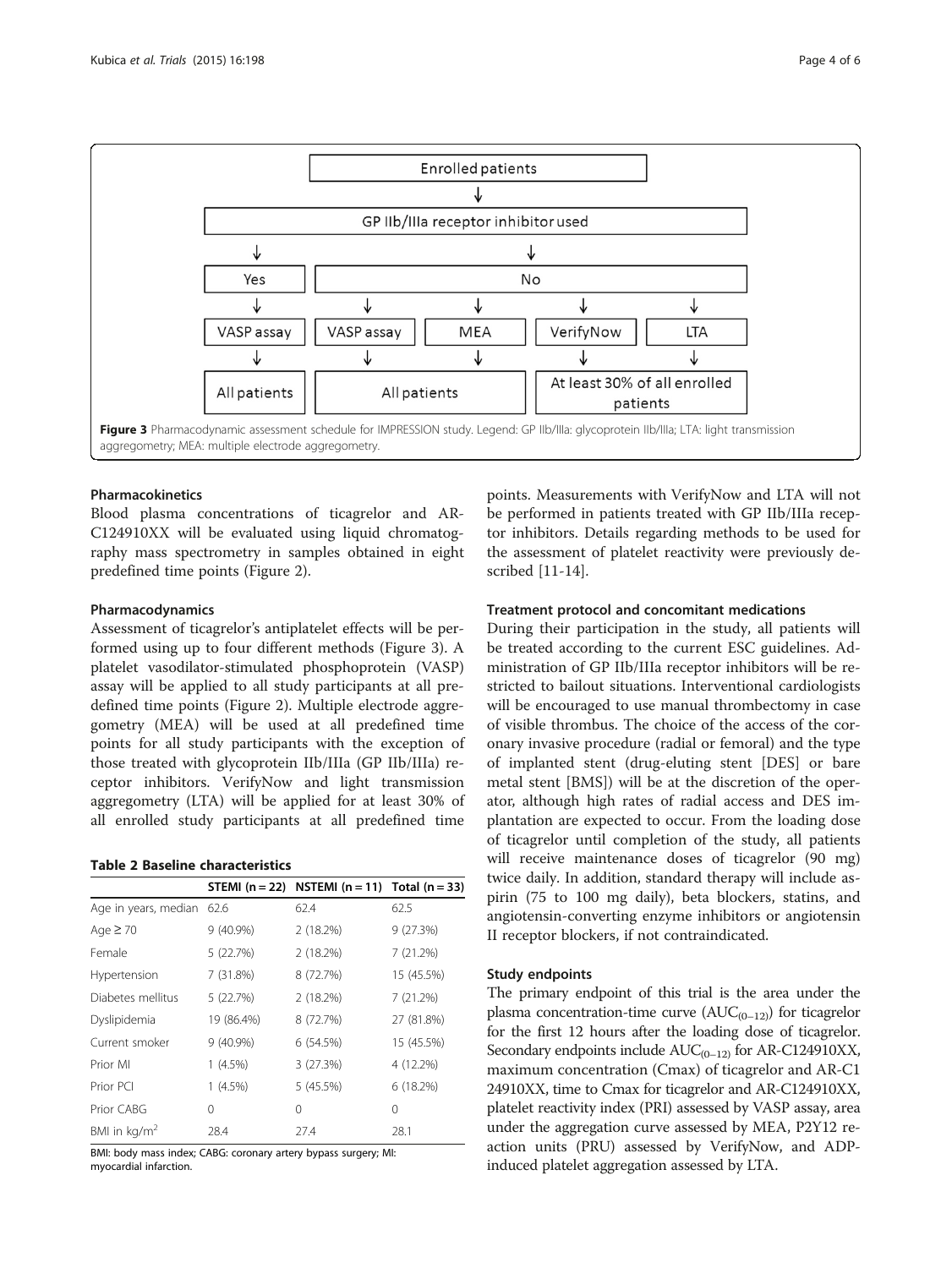#### <span id="page-4-0"></span>Safety

The following safety endpoints will be recorded: definite stent thrombosis according to the Academic Research Consortium criteria, major and minor, recurrent myocardial infarction according to the Third Universal Definition of Myocardial Infarction, all-cause death, stroke, and transient ischemic attack (TIA) according to definitions used in the PLATO trial, minor and major bleedings according to the BARC, PLATO, and TIMI criteria, dyspnea adverse events according to criteria used in the PLATO trial, bradyarrhythmic events according to criteria used in the PLATO trial.

# **Statistics**

Since there is no reference study examining the PK of ticagrelor in patients presenting with STEMI or NSTEMI, we decided to perform an internal pilot study of approximately 30 patients (15 patients for each arm) to estimate the final sample size. The means and standard deviations of  $AUC_{(0-12)}$  for ticagrelor in the first 33 patients assessed for patients who received morphine and for patients who received the placebo were  $6,917 \pm$ 4,920 and  $10,379 \pm 5,996$  ng  $\cdot$  h/ml, respectively. Based on these results and assuming a two-sided alpha value of 0.05, we calculated, using the t-test for independent variables, that enrollment of 68 patients would provide an 80% power to demonstrate a significant difference in  $AUC_{(0-12)}$ for ticagrelor between patients who received morphine prior to a loading dose of ticagrelor and those who received the placebo prior to the ticagrelor loading dose.

Continuous variables will be compared between both study arms by the Student's t-test or the Mann–Whitney  $U$  test, depending on the presence or absence of the normal distribution (as assessed by the Kolmogorov-Smirnov test). Proportions will be compared by the Fisher exact test or chi-square test when appropriate. Pharmacokinetic calculations will be performed using a dedicated software.

# **Discussion**

The IMPRESSION study is a phase IV, single center, randomized, double-blind, placebo-controlled clinical trial that assesses the influence of morphine on the PK and antiplatelet effects of ticagrelor in patients with myocardial infarction. This trial will provide important information regarding the impact of morphine, the analgesic which is most commonly used in patients with AMI, on the absorption of ticagrelor in subjects presenting with STEMI and NSTEMI. Furthermore, the study could specify the suspected connection between alterations in ticagrelor absorption and modification of its antiplatelet activity. A disclosure of such drug-drug interaction in AMI patients could supply a significant evidence-based data source regarding concurrent use of ticagrelor and morphine in STEMI and NSTEMI treatment.

#### Trial status

The first patient was enrolled in August 2014. Initially the IMPRESSION study was planned to include STEMI patients only. However, on 9 September 2014, after the approval of the Local Ethics Committee, the trial population was expanded to include subjects with NSTEMI as well. By 8 January 2015, 33% of planned patients were successfully included in the study. The baseline characteristics of the enrolled patients are presented in Table [2](#page-3-0).

#### Abbreviations

ACCF/AHA: American College of Cardiology Foundation and American Heart Association; ACS: acute coronary syndromes; AMI: acute myocardial infarction; AUC: area under the curve; BMS: bare metal stent; Cmax: maximum concentration; DES: drug-eluting stent; ESC: European Society of Cardiology; GP IIb/IIIa: glycoprotein IIb/IIIa; IV: intravenously; LTA: light transmission aggregometry; MEA: multiple electrode aggregometry; NSTEMI: non-ST-segment elevation myocardial infarction; PCI: percutaneous coronary intervention; PD: pharmacodynamics; PK: pharmacokinetics; PRI: platelet reactivity index; PRU: P2Y12 reaction units; STEMI: ST-segment elevation myocardial infarction..

#### Competing interests

Dr. Marek Koziński and Dr. Grzegorz Grześk received honoraria for lectures from AstraZeneca. The authors declare that they no competing interests.

#### Authors' contributions

JK conceived the study, participated in its design and its further development, and drafted the manuscript. PA participated in the design of this study and its further development and drafted the manuscript. MO, MK, KO, EL, and EO participated in the design of this study and its further development. GG, PW, and PP participated in the development of the study protocol. All authors read and approved the final version of the manuscript.

#### Acknowledgements

We would like to thank all participating cardiology specialists and residents working in the Cardiology Clinic at Dr. A. Jurasz University Hospital, Bydgoszcz, Poland, who contributed their input by performing the initial screening of admitted patients. We also would like to thank the nursing staff working in the Intensive Cardiology Care Unit and in the Catheterization Laboratory, Cardiology Clinic at Dr. A. Jurasz University Hospital, Bydgoszcz, Poland for their assistance in the blood sample drawing. Moreover, we gratefully acknowledge Joanna Sikora for her input in the organizational and technical preparation of the study.

#### Funding

The study is funded by Collegium Medicum of Nicolaus Copernicus University and did not receive any external funding.

#### Author details

<sup>1</sup>Department of Cardiology and Internal Medicine, Nicolaus Copernicus University, Collegium Medicum, 9 Skłodowskiej-Curie Street, 85-094 Bydgoszcz, Poland. <sup>2</sup> Department of Principles of Clinical Medicine, Nicolaus Copernicus University, Collegium Medicum, 9 Skłodowskiej-Curie Street, 85-094 Bydgoszcz, Poland. <sup>3</sup>Department of Pharmacology and Therapy Nicolaus Copernicus University, Collegium Medicum, 9 Skłodowskiej-Curie Street, 85-094 Bydgoszcz, Poland. <sup>4</sup>Dr. J. Biziel Memorial University Hospital No. 2, 75 Ujejskiego Street, 85-168 Bydgoszcz, Poland.

#### Received: 27 January 2015 Accepted: 15 April 2015 Published online: 29 April 2015

#### References

- 1. Wallentin L, Becker RC, Budaj A, Cannon CP, Emanuelsson H, Held C, et al. Ticagrelor versus clopidogrel in patients with acute coronary syndromes. N Engl J Med. 2009;361:1045–57.
- 2. Navarese EP, Buffon A, Kozinski M, Rychter M, Obonska K, Kunadian V, et al. A critical overview on ticagrelor in acute coronary syndromes. QJM. 2013;106:105–15.